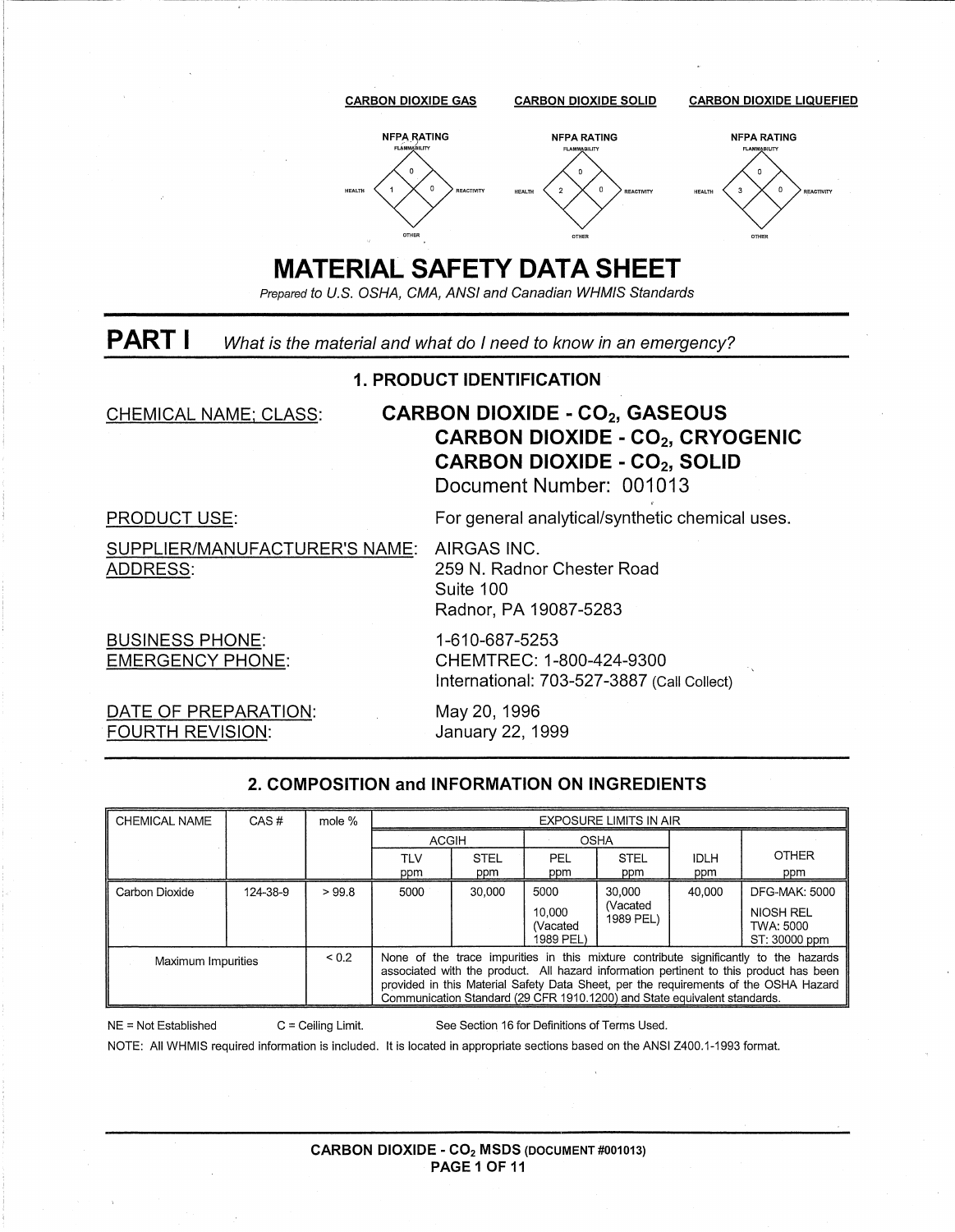## **3. HAZARD IDENTIFICATION**

Carbon Dioxide Gas and Cryogenic Liquid

**EMERGENCY OVERVIEW**: Carbon Dioxide is a colorless gas, or a colorless, cryogenic liquid. At low concentrations, both the gas and the liquid are odorless. At higher concentrations Carbon Dioxide will have a sharp, acidic odor. The liquid boils rapidly at standard temperatures and pressures. At concentrations between 2 and 10%, Carbon Dioxide can cause nausea, dizziness, headache, mental confusion, increased blood pressure and respiratory rate. If the gas concentration reaches 10% or more, suffocation and death can occur within minutes. Contact with the cold gas can cause freezing of exposed tissue. Moisture in the air could lead to the formation of carbonic acid which can be irritating to the eyes. All forms of Carbon Dioxide are non-combustible. Carbon Dioxide is heavier than air and should not be allowed to accumulate in low lying areas.

#### **CARBON DIOXIDE GAS CARBON DIOXIDE LIQUEFIED**

| <b>HAZARDOUS MATERIAL INFORMATION</b><br><b>SYSTEM</b> |                   | <b>HAZARDOUS MATERIAL INFORMATION</b><br><b>SYSTEM</b>                                                  |
|--------------------------------------------------------|-------------------|---------------------------------------------------------------------------------------------------------|
| <b>HEALTH</b><br>(BLUE)                                | 1                 | <b>HEALTH</b><br>(BLUE)                                                                                 |
| <b>FLAMMABILITY</b>                                    | (RED)<br>$\Omega$ | <b>FLAMMABILITY</b><br>(RED)                                                                            |
| <b>REACTIVITY</b><br>(YELLOW)                          | $\Omega$          | <b>REACTIVITY</b><br>(YELLOW)                                                                           |
| PROTECTIVE EQUIPMENT                                   | $\bf{B}$          | PROTECTIVE EQUIPMENT                                                                                    |
| <b>EYES</b><br><b>HANDS</b><br><b>RESPIRATORY</b>      | <b>BODY</b>       | <b>HANDS</b><br><b>BODY</b><br><b>EYES</b><br><b>RESPIRATORY</b>                                        |
| <b>See</b><br>8<br>Section 8                           | See-<br>Section 8 | See<br>See<br><u>a</u><br>Section 8<br>Section 8                                                        |
| For routine industrial applications                    |                   | For routine industrial applications<br><del>See</del> Section 16 for Definitior <del>l of Ratings</del> |

SYMPTOMS OF OVEREXPOSURE BY ROUTE OF EXPOSURE: The most significant route of overexposure for this gas is by inhalation. The following paragraphs describe symptoms of exposure by route of exposure.

INHALATION: Carbon Dioxide is an asphyxiant and a powerful cerebral vasodilator. If the concentration of Carbon Dioxide reaches 10% or more, suffocation can occur rapidly. Inhalation of concentrations between 2 and 10% can cause nausea, dizziness, headache, mental confusion, increased blood pressure and respiratory rate. Carbon Dioxide initially stimulates respiration and then causes respiratory depression. Inhalation of low concentrations (3-5%) have no known permanent harmful effects. Symptoms in humans at various levels of concentration are as follows:

| <b>CONCENTRATION</b> | <b>SYMPTOMS OF EXPOSURE</b>                                                                                                                         |
|----------------------|-----------------------------------------------------------------------------------------------------------------------------------------------------|
| $1\%$ :              | Slight increase in breathing rate.                                                                                                                  |
| $2\%$ :              | Breathing rate increases to 50% above normal; exposure cause headache, tiredness.                                                                   |
| $3\%$ :              | Breathing increases to twice normal rate and becomes labored. Weak narcotic effect.                                                                 |
|                      | Impaired hearing, headache, increase in blood pressure and pulse rate.                                                                              |
| $4 - 5\%$ :          | Breathing increases to approximately four times normal rate, symptoms of intoxication                                                               |
|                      | become evident and slight choking may be felt.                                                                                                      |
| $5 - 10\%$ :         | Characteristic sharp odor noticeable. Very labored breathing, headache, visual impairment                                                           |
|                      | and ringing in the ears. Judgment may be impaired, followed by loss of consciousness.                                                               |
| $50-100\%$ :         | Unconsciousness occurs more rapidly above 10% level. Prolonged exposure to high<br>concentrations may eventually result in death from asphyxiation. |

High concentrations of this gas can also cause an oxygen-deficient environment. However, the asphyxiating properties of Carbon Dioxide will be reached before oxygen-deficiency is a factor.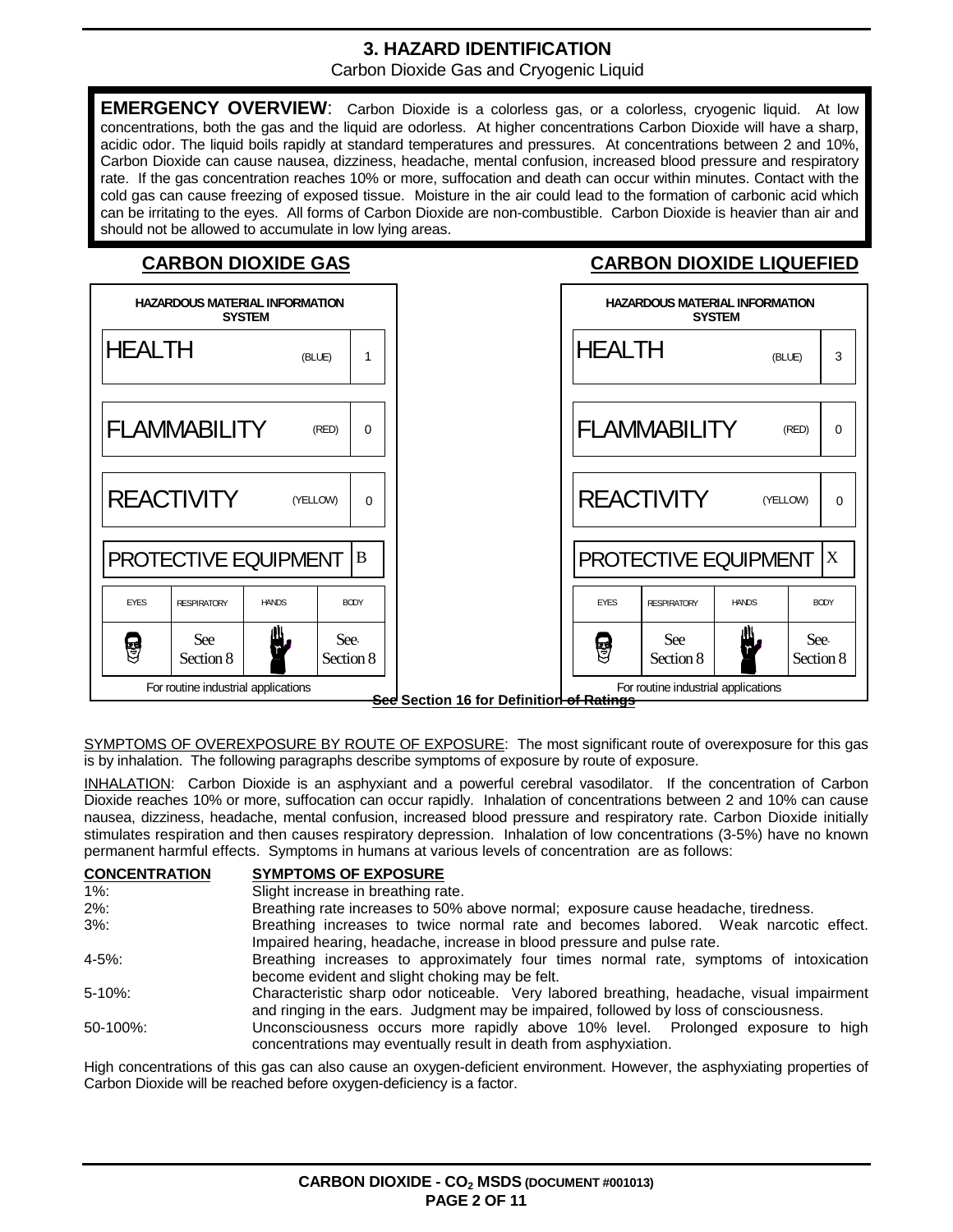### **3. HAZARD IDENTIFICATION (Continued)**

OTHER POTENTIAL HEALTH EFFECTS: Contact of the cold gas with the skin can lead to frostbite or dermatitis (red, cracked, irritated skin), depending upon concentration and duration of exposure. Contact of the cold gas with the eyes can cause pain, redness, burns, and severe exposure could cause blindness. Symptoms of frostbite include change in skin color to white or grayish-yellow. The pain after contact with cold gas can quickly subside. Moisture in the air could lead to the formation of carbonic acid, which can be irritating to the eyes.

HEALTH EFFECTS OR RISKS FROM EXPOSURE: An Explanation in **Lay Terms**. Overexposure to Carbon Dioxide may cause the following health effects:

**ACUTE**: Inhaling high concentrations of Carbon Dioxide can lead to coma or death. At low concentrations, inhalation of Carbon Dioxide can cause nausea, dizziness, visual disturbances, shaking, headache, mental confusion, sweating, increased heartbeat, and elevated blood pressure and respiratory rate. High concentrations of the gas in air may cause eye irritation or damage.

**CHRONIC**: Reversible effects on the acid-base balance in the blood, blood pressure, and circulatory system may occur after prolonged exposure to elevated Carbon Dioxide levels.

**TARGET ORGANS:** Respiratory system, cardiovascular system, eyes.

#### Carbon Dioxide Solid

**EMERGENCY OVERVIEW**: Solid Carbon Dioxide (dry ice), is a white, opaque solid which releases colorless, gas. This solid sublimates to gas quickly at standard temperatures and pressures, forming a fog in air. As a result, the main hazards associated with Carbon Dioxide are related to Carbon Dioxide gas formation and the cold temperature of the solid and evolved gas. At concentrations between 2 and 10%, Carbon Dioxide can cause nausea, dizziness, headache, mental confusion, increased blood pressure and respiratory rate. If the gas concentration reaches 10% or more, suffocation and death can occur within minutes. Contact with the solid can cause freezing of exposed tissue. Moisture in the air could lead to the formation of carbonic acid which can be irritating to the eyes. Carbon Dioxide is heavier than air and should not be allowed to accumulate in low lying areas.

SYMPTOMS OF OVEREXPOSURE BY ROUTE OF EXPOSURE: The most significant routes of overexposure for Carbon Dioxide are by inhalation of Carbon Dioxide gas, and skin or eye contact with the solid or gas. Symptoms of such exposure are as follows:

INHALATION: Carbon Dioxide is an asphyxiant and a powerful cerebral vasodilator. If the concentration of Carbon Dioxide reaches 10% or more, suffocation can occur rapidly. Inhalation of concentrations between 2 and 10% can cause nausea, dizziness, headache, mental confusion, increased blood pressure and respiratory rate. Carbon Dioxide initially stimulates respiration and then causes respiratory depression. Inhalation of low concentrations (3-5%) have no known permanent harmful effects. Symptoms in humans at various levels of concentration are as follows:

#### **CONCENTRATION SYMPTOMS OF EXPOSURE**

| $1\%$ :                                | Slight increase in breathing rate.                             |
|----------------------------------------|----------------------------------------------------------------|
| $2\%$ :                                | Breathing rate increases to 50% above                          |
|                                        | normal; exposure causes headache,                              |
|                                        | tiredness.                                                     |
| $3\%$ :                                | Breathing increases to twice normal rate and                   |
|                                        | becomes labored. Weak narcotic effect.                         |
|                                        | Impaired hearing, headache, increase in                        |
|                                        | blood pressure and pulse rate.                                 |
| 4-5%:                                  | Breathing increases to approximately four                      |
|                                        | times normal rate, symptoms of intoxication                    |
|                                        | become evident; slight choking may be felt.                    |
| $5 - 10\%$ :                           | Labored breathing, headache, visual                            |
|                                        | impairment, ringing in the ears, impaired                      |
|                                        | judgment, followed by<br>loss<br>of                            |
|                                        | consciousness.                                                 |
| $F^{\wedge}$ $A^{\wedge}$ $A^{\wedge}$ | l la concerte de alegra e consegue de caso de la falla de la c |

# **CARBON DIOXIDE SOLID**



50-100%: Unconsciousness occurs more rapidly above 10% level. Prolonged exposure to high concentrations may eventually result in death from asphyxiation.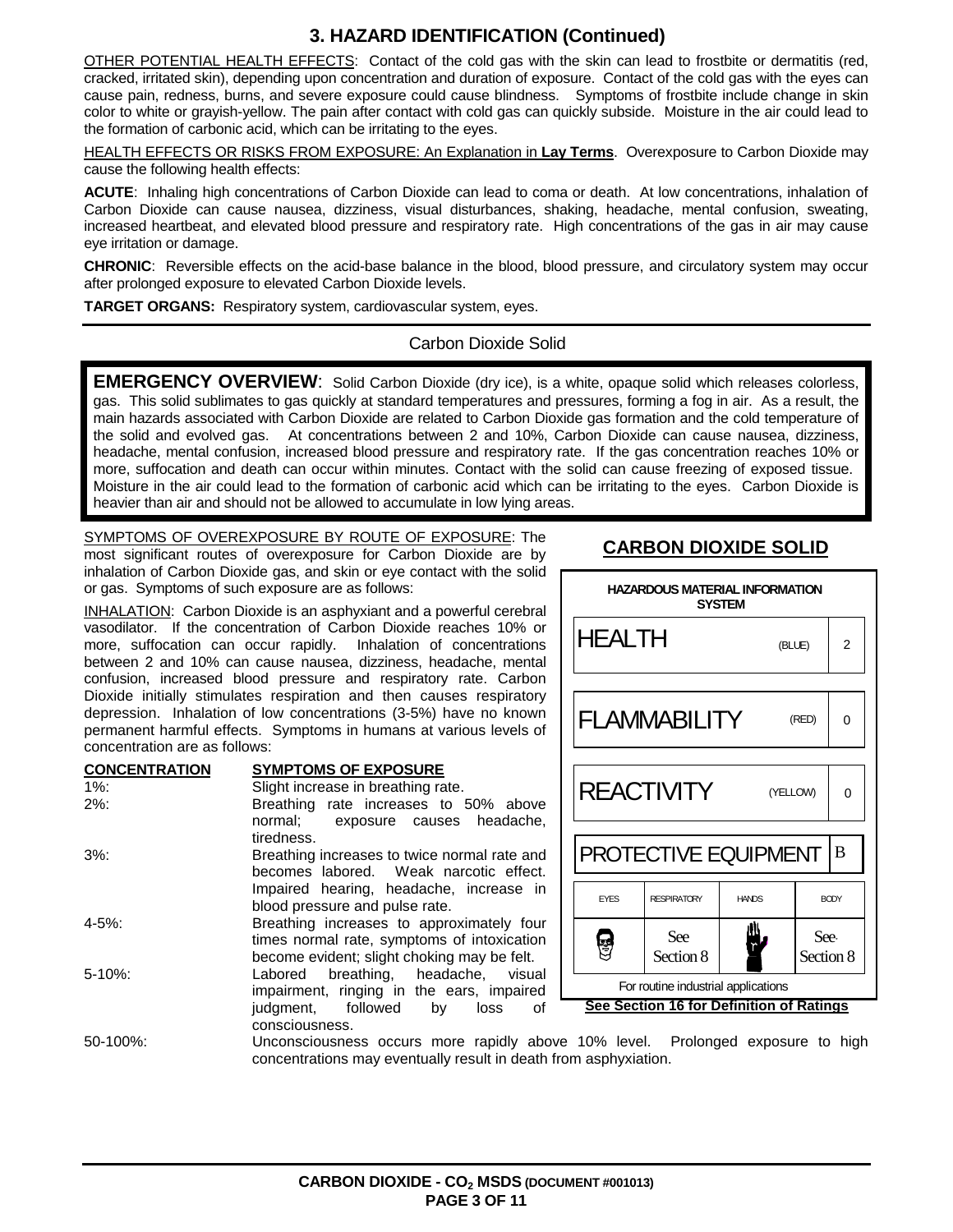### **3. HAZARD IDENTIFICATION (Continued)**

INHALATION (Continued): High concentrations of this gas can also cause an oxygen-deficient environment. However, the asphyxiating properties of Carbon Dioxide will be reached before oxygen-deficiency is a factor.

OTHER POTENTIAL HEALTH EFFECTS: Contact with solid Carbon Dioxide can cause frostbite to skin, eyes, and other exposed tissue. Contact of the cold gas generated from the solid with the skin can lead to frostbite or dermatitis (red, cracked, irritated skin), depending upon concentration and duration of exposure. Contact of the cold gas with the eyes can cause pain, redness, burns, and severe exposure could cause blindness. Symptoms of frostbite include change in skin color to white or grayish-yellow. The pain after contact with cold gas or solid can quickly subside. Moisture in the air could lead to the formation of carbonic acid, which can be irritating to the eyes.

HEALTH EFFECTS OR RISKS FROM EXPOSURE: An Explanation in **Lay Terms**. Overexposure to Carbon Dioxide may cause the following health effects:

**ACUTE**: Contact with solid Carbon Dioxide or cold gas can cause frostbite to skin, eyes, and other exposed tissue. Carbon Dioxide gas evolved from the sublimation of the solid is an asphyxiant and a powerful cerebral vasodilator. Inhaling high concentrations of Carbon Dioxide can lead to coma or death. At low concentrations, inhalation of Carbon Dioxide can cause nausea, dizziness, visual disturbances, shaking, headache, mental confusion, sweating, increased heartbeat, and elevated blood pressure and respiratory rate. High concentrations of the gas in air may cause eye irritation or damage.

**CHRONIC**: There are currently no known adverse health effects associated with chronic exposure to solid Carbon Dioxide or the gas which is generated by sublimation.

**TARGET ORGANS:** Respiratory system, cardiovascular system, eyes.

**PART III** How can I prevent hazardous situations from occurring?

### **4. FIRST-AID MEASURES**

#### **RESCUERS SHOULD NOT ATTEMPT TO RETRIEVE VICTIMS OF EXPOSURE TO THIS PRODUCT WITHOUT ADEQUATE PERSONAL PROTECTIVE EQUIPMENT. At a minimum, Self-Contained Breathing Apparatus Personal Protective equipment should be worn.**

Remove victim(s) to fresh air, as quickly as possible. Trained personnel should administer supplemental oxygen and/or cardio-pulmonary resuscitation, if necessary. Only trained personnel should administer supplemental oxygen.

In case of frostbite, place the frostbitten part in warm water. DO NOT USE HOT WATER. If warm water is not available, or is impractical to use, wrap the affected parts gently in blankets. Alternatively, if the fingers or hands are frostbitten, place the affected area in the armpit, Encourage victim to gently exercise the affected part while being warmed. Seek immediate medical attention.

Victim(s) must be taken for medical attention. Rescuers should be taken for medical attention, if necessary. Take copy of label and MSDS to physician or other health professional with victim(s).

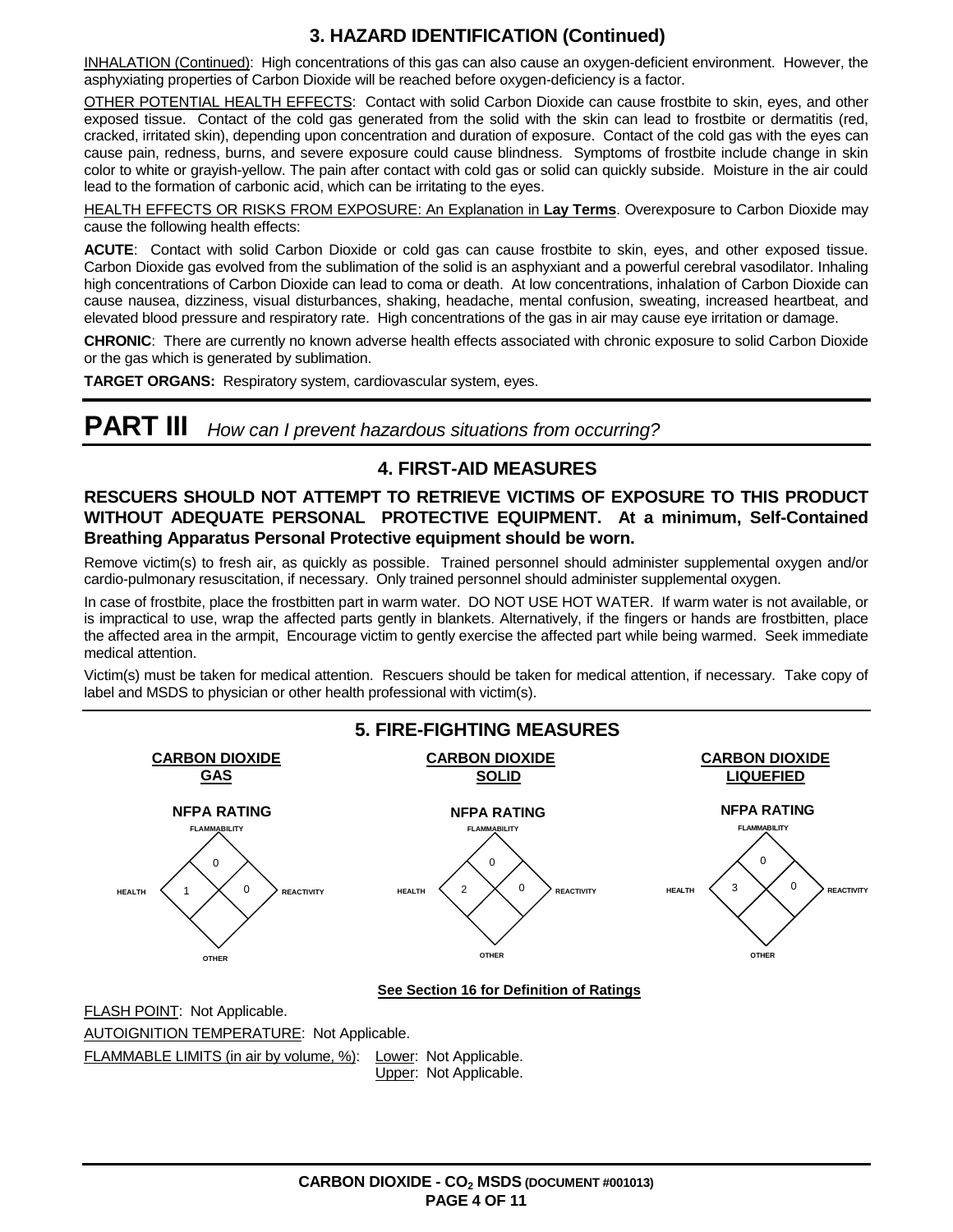### **5. FIRE-FIGHTING MEASURES (Continued)**

FIRE EXTINGUISHING MATERIALS: Carbon Dioxide is commonly used as an extinguishing agent, and therefore, should not present a problem when trying to control a blaze. Use extinguishing media appropriate for surrounding fire.

UNUSUAL FIRE AND EXPLOSION HAZARDS: Carbon Dioxide does not burn; however, containers, when involved in fire, may rupture or burst in the heat of the fire. Dusts of various reactive metals (e.g.: magnesium, zircon, titanium alloys), are readily ignited and explode in the presence of Carbon Dioxide. Mixtures of solid Carbon Dioxide with sodium and potassium alloys are impact sensitive and explode violently. In the presence of moisture, cesium oxide ignites on contact with Carbon Dioxide. Metal acetylides or hydrides will also ignite or explode.

Explosion Sensitivity to Mechanical Impact: Not sensitive, except as noted above.

Explosion Sensitivity to Static Discharge: Not Sensitive.

SPECIAL FIRE-FIGHTING PROCEDURES: Structural fire-fighters must wear Self-Contained Breathing Apparatus and full protective equipment. Move fire-exposed cylinders if it can be done without risk to firefighters. Otherwise, cool containers with hose stream and protect personnel. Withdraw immediately in case of rising sounds from venting safety device or any discoloration of tanks due to the fire.

#### **6. ACCIDENTAL RELEASE MEASURES**

SPILL AND LEAK RESPONSE: Uncontrolled releases should be responded to by trained personnel using pre-planned procedures. Proper protective equipment should be used. In case of a spill, clear the affected area and protect people. Minimum Personal Protective Equipment should be **Level B: protective clothing, mechanically-resistant gloves and Self-Contained Breathing Apparatus**. Locate and seal the source of the leaking gas.

Allow the gas, which is heavier than air, to dissipate. Monitor the surrounding area for Carbon Dioxide and oxygen levels. Colorimetric tubes are available for Carbon Dioxide. The levels of Carbon Dioxide must be below those listed in Section 2 (Composition and Information on Ingredients) and the atmosphere must have at least 19.5 percent oxygen before personnel can be allowed in the area without Self-Contained Breathing Apparatus. Attempt to close the main source valve prior to entering the area. If this does not stop the release (or if it is not possible to reach the valve), allow the gas to release in-place or remove it to a safe area and allow the gas to be released there.

**RESPONSE TO CRYOGENIC RELEASE:** Clear the affected area and allow the liquid to evaporate and the gas to dissipate. After the gas is formed, follow the instructions provided in the previous paragraph. If the area must be entered by emergency personnel, SCBA, Kevlar gloves, and appropriate foot and leg protection must be worn.

**RESPONSE TO SOLID RELEASE:** Pick-up and immediately place solid pieces of dry ice in an appropriate, thermallyinsulated, vented container. Alternatively, allow the solid to sublimate and the gas which is generated to dissipate.

# **PART III** How can I prevent hazardous situations from occurring?

#### **7. HANDLING and STORAGE**

WORK PRACTICES AND HYGIENE PRACTICES: As with all chemicals, avoid getting Carbon Dioxide IN YOU. Do not eat or drink while handling chemicals. Be aware of any signs of dizziness, fatigue, or any exposure symptom described in Section 3 (Hazard Identification); exposures to fatal concentrations of Carbon Dioxide could occur without any significant warning symptoms.

STORAGE AND HANDLING PRACTICES: Cylinders should be stored in dry, well-ventilated areas away from sources of heat. Containers of Carbon Dioxide can present significant safety hazards. Store containers away from heavily trafficked areas and emergency exits. Store containers away from process and production areas, away from elevators, building and room exits or main aisles leading to exits. Containers should be stored in dry, well-ventilated areas away from sources of heat, ignition and direct sunlight. Protect containers against physical damage. Isolate from other non-compatible chemicals (refer to Section 10, Stability and Reactivity).

SPECIAL PRECAUTIONS FOR HANDLING GAS CYLINDERS: Protect cylinders against physical damage. Store in cool, dry, well-ventilated, fireproof area, away from flammable materials and corrosive atmospheres. Store away from heat and ignition sources and out of direct sunlight. Do not store near elevators, corridors or loading docks. Do not allow area where cylinders are stored to exceed 52°C (125°F). Use only storage containers and equipment (pipes, valves, fittings to relieve pressure, etc.) designed for the storage of Solid, Gaseous or Liquefied Carbon Dioxide. Do not store containers where they can come into contact with moisture.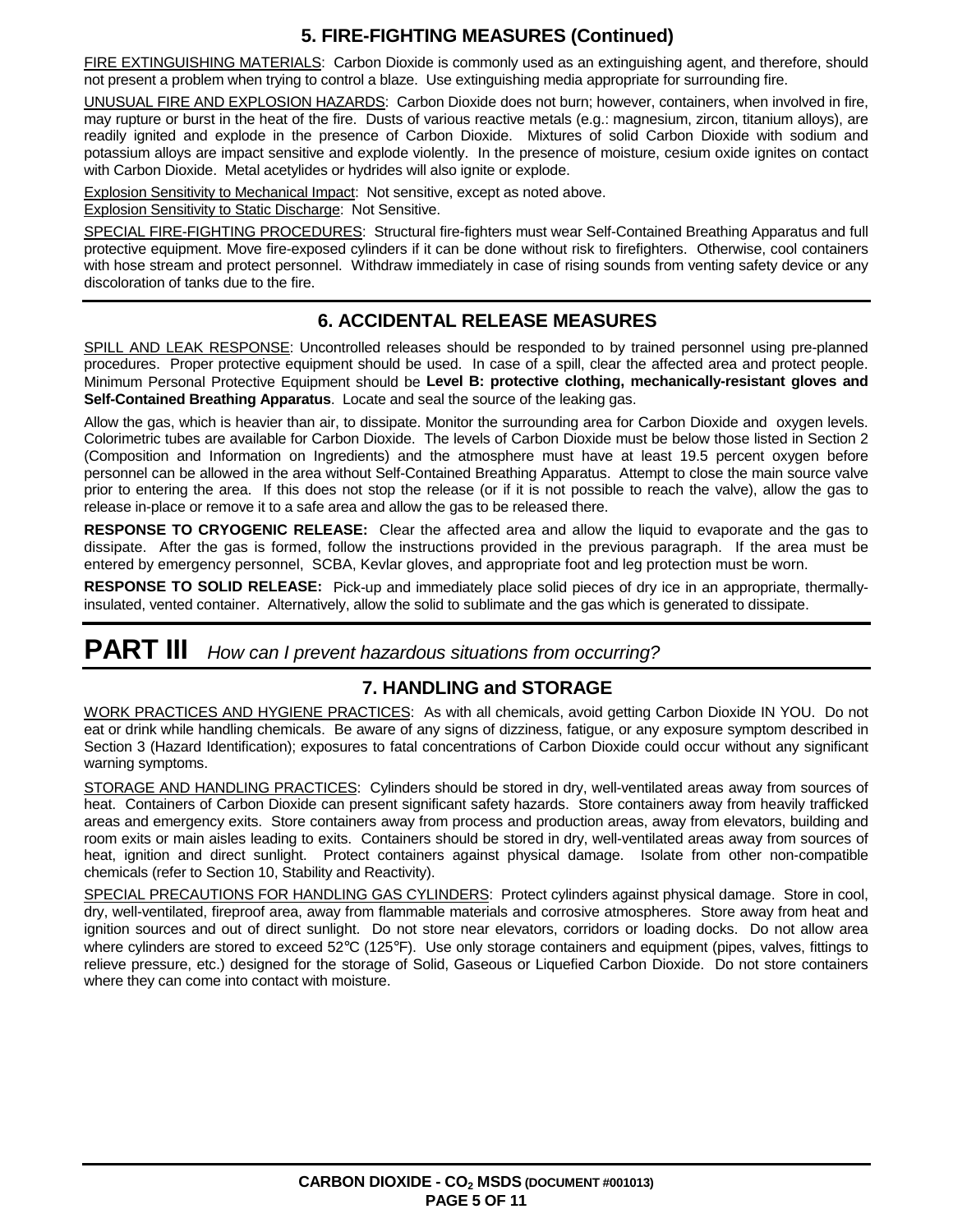### **7. HANDLING and STORAGE (Continued)**

SPECIAL PRECAUTIONS FOR HANDLING GAS CYLINDERS (Continued): Cylinders should be stored upright and be firmly secured to prevent falling or being knocked over. Cylinders can be stored in the open, but in such cases, should be protected against extremes of weather and from the dampness of the ground to prevent rusting. Never tamper with pressure relief devices in valves and cylinders. Liquefied Carbon Dioxide must be stored and handled under positive pressure or in a closed system to prevent the infiltration and solidification of air or other gases. The following rules are applicable to situations in which cylinders are being used:

**Before Use:** Move cylinders with a suitable hand-truck. Do not drag, slide or roll cylinders. Do not drop cylinders or permit them to strike each other. Secure cylinders firmly. Leave the valve protection cap in-place (where provided) until cylinder is ready for use.

**During Use:** Use designated CGA fittings and other support equipment. Do not use adapters. Do not heat cylinder by any means to increase the discharge rate of the product from the cylinder. Use check valve or trap in discharge line to prevent hazardous backflow into the cylinder. Do not use oils or grease on gas-handling fittings or equipment.

**After Use:** Close main cylinder valve. Replace valve protection cap (where provided). Mark empty cylinders "EMPTY".

**NOTE:** Use only DOT or ASME code containers. In the event of an electrical discharge, Carbon Dioxide gas will produce carbon monoxide and oxygen. Close valve after each use and when empty. Cylinders must not be recharged except by or with the consent of owner.

SPECIAL PRECAUTIONS FOR HANDLING PRESSURIZED CONTAINERS OF LIQUID CARBON DIOXIDE: Cold liquids can present significant safety hazards. Never allow any unprotected part of the body to touch uninsulated pipes or vessels which contain cold fluids. The extremely cold metal of the container will cause moist flesh to stick fast and tear when one attempts to withdraw from it. The following rules are applicable to work situations in which liquid containers are being used.

Check all hoses and transfer equipment before filing them with the liquid. Replace any worn or cut hoses prior to use. Liquid Carbon Dioxide is extremely cold and is under pressure. A leak will result in the formation of "Dry Ice" particles which will be forcibly ejected from the system, possibly injuring the operator. A complete hose failure can result in a large release of Carbon Dioxide and violent movement of the hose and associated equipment, which may cause severe injury or death. Special care must be taken when depressurizing and disconnecting hoses. Releasing the contents of a liquid-filled line to atmospheric pressure may result in the formation of a solid dry ice plug in the line. This plug will prevent further removal of the liquid behind the plug, resulting in either an unexpected, rapid release of Carbon Dioxide as the line warms, or the catastrophic failure of the line as the liquid warms behind the plug. Sufficient vapor pressure must be applied and maintained behind the liquid before opening a discharge valve. This action will prevent the depressurization of the liquid to the point of solid formation before it exits the line.

High-pressure containers for liquid product are equipped with pressure relief devices to control internal pressure. Under normal conditions, these containers will periodically vent small amounts of product. Some metals such as carbon steel may become brittle at low temperatures and will easily fracture. Prevent entrapment of liquid in closed systems or piping without pressure relief devices.

SPECIAL PRECAUTIONS FOR HANDLING OF SOLID CARBON DIOXIDE: Do not handle solid Carbon Dioxide with bare hands. Use heavy gloves or dry ice tongs. Handle blocks of dry ice carefully, as injuries can occur if one is accidentally dropped on the feet. Never store dry ice in a standard refrigerator, cooler, or freezer designed for food storage. Containers of solid Carbon Dioxide should be stored upright and be firmly secured to prevent falling or being knocked-over. Containers should be vented, to prevent the build-up of Carbon Dioxide gas. Carbon Dioxide sublimates at -78.5°C (-109.3°F); containers should be thermally insulated and kept at the lowest possible temperature to maintain the solid and avoid generation of Carbon Dioxide gas. Storage containers and equipment used with Carbon Dioxide should not be located in sub-surface or enclosed areas, unless engineered to maintain a concentration of Carbon dioxide below the TLV (TLV = 5000 ppm in the event of a release. Solid consignment of dry ice in a gas-tight vessel can lead to catastrophic failure of the vessel by over-pressurization. Storage of dry ice should never occur in a gas-tight container.

PROTECTIVE PRACTICES DURING MAINTENANCE OF CONTAMINATED EQUIPMENT: Follow practices indicated in Section 6 (Accidental Release Measures). Make certain application equipment is locked and tagged-out safely. Purge gas handling equipment with inert gas (e.g., Nitrogen) before attempting repairs.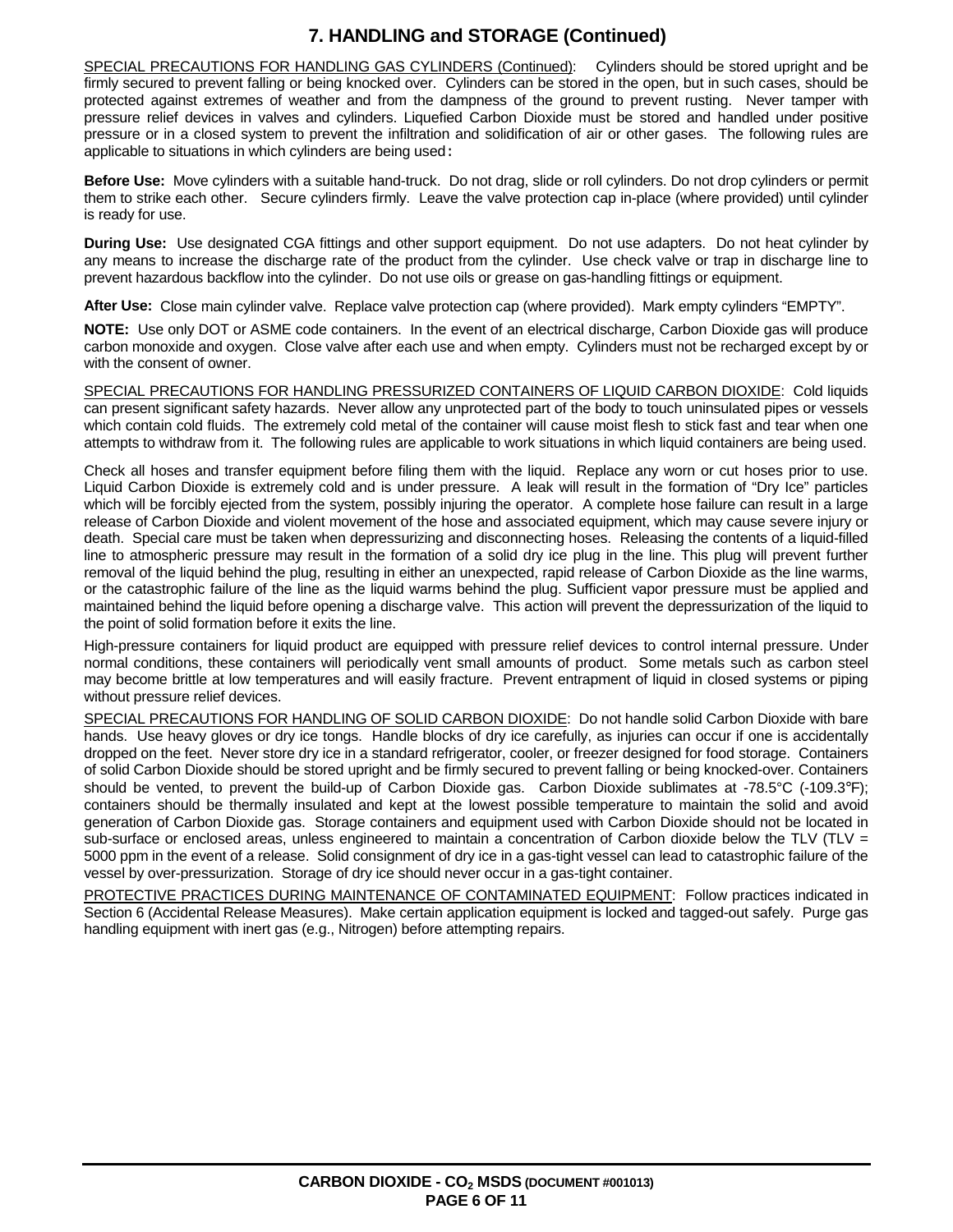### **8. EXPOSURE CONTROLS - PERSONAL PROTECTION**

VENTILATION AND ENGINEERING CONTROLS: Use with adequate ventilation. Carbon Dioxide accumulates in lowlying areas with limited air movement. Natural or mechanical ventilation should be available in the worker's breathing zone to prevent levels of Carbon Dioxide above exposure limits (see Section 2, Composition and Information on Ingredients). Local exhaust ventilation is preferred, because it prevents dispersion of this gas into the work place by eliminating it at its source. Areas of Carbon Dioxide use should be engineered to remove vapor from the lowest possible level and exhaust vapor to a well-ventilated area or to the outside. Carbon Dioxide levels should be monitored to assure levels are maintained below the TLV. If appropriate, install automatic monitoring equipment to detect the levels of Carbon Dioxide and of oxygen.

RESPIRATORY PROTECTION: Maintain Carbon Dioxide levels below those listed in Section 2 (Composition and Information on Ingredients) and oxygen levels above 19.5% in the workplace. Use supplied air respiratory protection if Carbon Dioxide levels are above the IDLH (40,000 ppm) or during emergency response to a release of this product. If respiratory protection is required, follow the requirements of the Federal OSHA Respiratory Protection Standard (29 CFR 1910.134), or equivalent State standards. Respiratory selection guidelines from NIOSH for Carbon Dioxide are provided on the following page for further information on respiratory protection.

CONCENTRATION RESPIRATORY EQUIPMENT UP TO 40,000 ppm: Supplied Air Respirator (SAR); or full-facepiece Self-Contained Breathing Apparatus (SCBA). EMERGENCY OR PLANNED ENTRY INTO UNKNOWN CONCENTRATIONS OR IDLH CONDITIONS: Positive pressure, full-facepiece SCBA; or positive pressure, full-facepiece SAR with an auxiliary positive pressure SCBA. ESCAPE: Escape-type SCBA.

NOTE: The IDLH concentration for Carbon Dioxide is 40,000 ppm.

EYE PROTECTION: Splash goggles, face-shields or safety glasses. Face-shields must be worn when using cryogenic Carbon Dioxide.

HAND PROTECTION: Wear mechanically-resistant gloves when handling cylinders of Carbon Dioxide. Recommended use of low-temperature protective gloves (e.g. insulated polyvinyl chloride or insulated nitrile) when working with containers of Liquefied Carbon Dioxide.

BODY PROTECTION: Use body protection appropriate for task. Transfer of large quantities under pressure may require protective equipment appropriate to protect employees from splashes of liquefied product, as well provide sufficient insulation from extreme cold.

### **9. PHYSICAL and CHEMICAL PROPERTIES**

 $\overline{\textsf{GAS DENSITY}}\textcolor{red}{@21^{\circ}\textsf{C}}$  (70°F) and 1 atm: 0.1144 lb/ft $^3$  (1.833 kg/m $^3)$ LIQUID DENSITY @ 21.1°C (70°F) and 838 psig (5778 kPa): 47.35 lb/ft<sup>3</sup> (761.3 kg/m<sup>3</sup>)

SOLID DENSITY @ -78.5°C (-109.3°F): 97.59 lb/ft<sup>3</sup> (1569 kg/m<sup>3</sup>)

SPECIFIC GRAVITY (gas) @ 21°C (70°F): 1.52 EVAPORATION RATE (nBuAc = 1): Not applicable SPECIFIC GRAVITY (solid) @ 0°C (32°F): 1.54 FREEZING POINT: -56.6°C (-69.9°F) VAPOR PRESSURE (psia): 844.7 SPECIFIC VOLUME (ft<sup>3</sup>/lb): 8.8 SOLUBILITY IN WATER  $@20^{\circ}\text{C}$  (68°F): 0.90% pH  $@1$  atm: 3.7 (carbonic acid) ODOR THRESHOLD: Not applicable. TRIPLE POINT @ 60.4 psig (416 kPa): -56.6°C (-69.9°F) EXPANSION RATIO: Not applicable. BOILING POINT @ 1 atm (sublimation point): -78.5°C (-109.3°F)

COEFFICIENT WATER/OIL DISTRIBUTION: Not applicable.

APPEARANCE AND COLOR: Carbon dioxide is a colorless to opaque, white solid; a colorless gas; or a colorless cryogenic liquid. All forms of Carbon Dioxide are odorless at low concentrations. At high concentrations, Carbon Dioxide will have a sharp, acidic odor.

HOW TO DETECT THIS SUBSTANCE (warning properties): The odor is not a good warning property, as the asphyxiation properties of Carbon Dioxide may present a hazard before the odor at high concentrations is readily detectable. In terms of leak detection for the gas, fittings and joints can be painted with a soap solution to detect leaks, which will be indicated by a bubble formation. In conditions of high humidity, the solid form of Carbon Dioxide may release visible vapors.

### **10. STABILITY and REACTIVITY**

STABILITY: Normally stable.

DECOMPOSITION PRODUCTS: Carbon Dioxide gas in an electrical discharge yields carbon monoxide and oxygen. In the presence of moisture, Carbon Dioxide will form carbonic acid.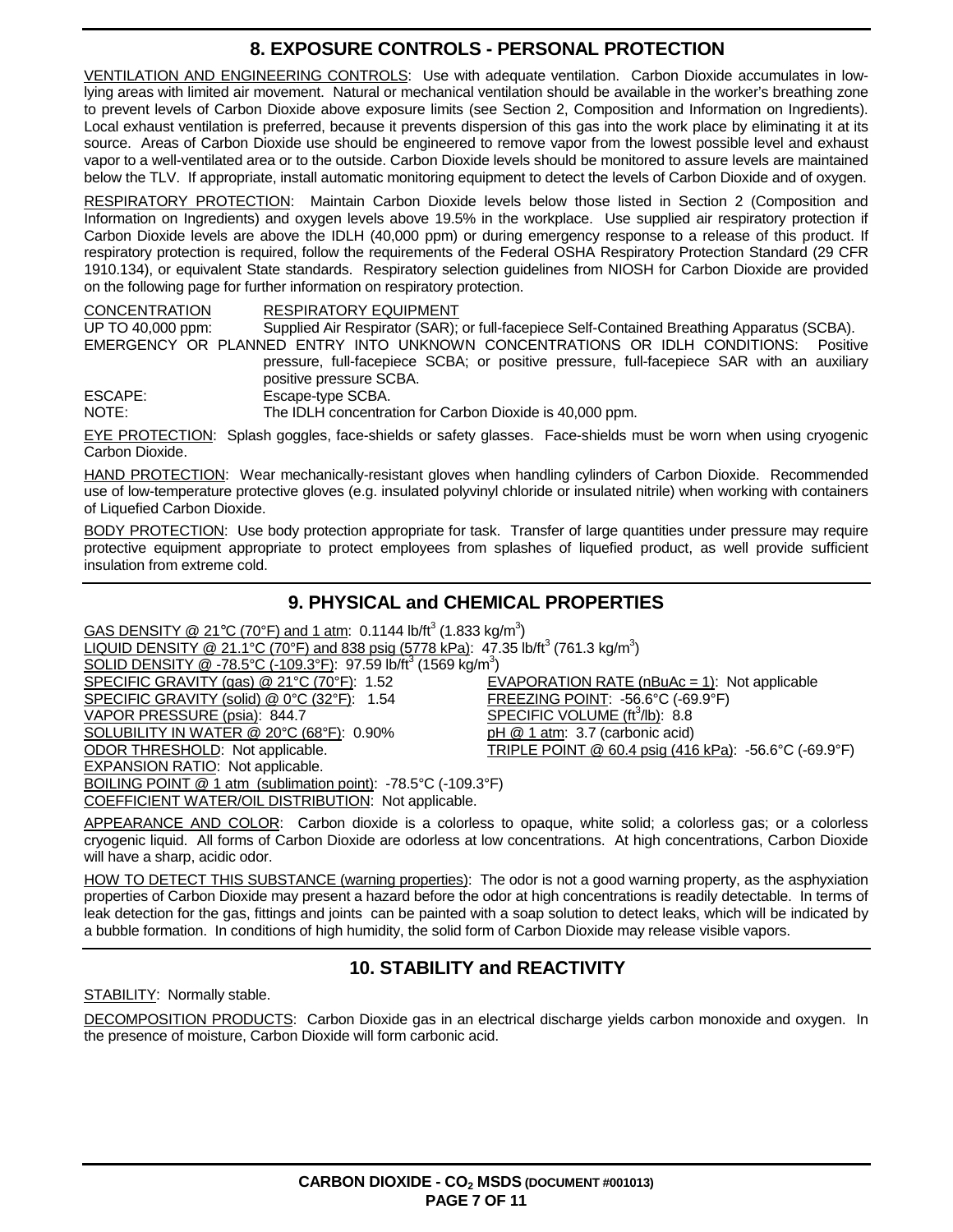### **10. STABILITY and REACTIVITY (Continued)**

MATERIALS WITH WHICH SUBSTANCE IS INCOMPATIBLE: Carbon Dioxide will ignite and explode when heated with powdered aluminum, beryllium, cerium alloys, chromium, magnesium-aluminum alloys, manganese, thorium, titanium, and zirconium. In the presence of moisture, Carbon Dioxide will ignite with cesium oxide. Metal acetylides will also ignite and explode on contact with Carbon Dioxide.

HAZARDOUS POLYMERIZATION: Will not occur, however Carbon Dioxide acts to catalyze the polymerization of acryladehyde and aziridine.

CONDITIONS TO AVOID: Avoid exposing cylinders of Carbon Dioxide to extremely high temperatures, which could cause the cylinders to rupture or burst. Do not store the solid form of Carbon Dioxide in gas-tight containers, which could also cause over-pressurization and rupture of the container.

# **PART IV** Is there any other useful information about this material?

#### **11. TOXICOLOGICAL INFORMATION**

TOXICITY DATA: Carbon Dioxide is an asphyxiant gas, which has physiological effects at high concentrations. The following toxicological data are available for Carbon Dioxide.

LCLo (inhalation, human) = 9 pph/5 minutes.

LCLo (inhalation, mammal) = 90000 ppm/5 minutes.

TCLo (inhalation, rat) = 6 pph/24 hours; reproductive and teratogenic effects.

SUSPECTED CANCER AGENT: Carbon Dioxide is not found on the following lists: FEDERAL OSHA Z LIST, NTP, CAL/OSHA, IARC, and therefore is not considered to be, nor suspected to be a cancer-causing agent by these agencies.

IRRITANCY OF PRODUCT: Contact with rapidly expanding gases can cause frostbite and damage to exposed skin and eyes. Due to the formation of carbonic acid, this gas mixture can be slightly irritating to contaminated eyes.

SENSITIZATION OF PRODUCT: Carbon Dioxide is not a sensitizer after prolonged or repeated exposures.

REPRODUCTIVE TOXICITY INFORMATION: Listed below is information concerning the effects of Carbon Dioxide on the human reproductive system.

Mutagenicity: Carbon Dioxide is not expected to cause mutagenic effects in humans.

Embryotoxcity: Carbon Dioxide has not been reported to cause embryotoxic effects; see next paragraph for information.

Teratogenicity: Carbon Dioxide is not expected to cause teratogenic effects in humans. Clinical studies involving test animals exposed to high concentrations of Carbon Dioxide indicate teratogenic effects (e.g., cardiac and skeletal malformations, stillbirths).

Reproductive Toxicity: Carbon Dioxide is not expected to cause adverse reproductive effects in humans. Studies involving test animals exposed to high concentrations of Carbon Dioxide indicate reproductive effects (e.g. changes in testes).

A mutagen is a chemical which causes permanent changes to genetic material (DNA) such that the changes will propagate through generation lines. An embryotoxin is a chemical which causes damage to a developing embryo (i.e. within the first eight weeks of pregnancy in humans), but the damage does not propagate across generational lines. A teratogen is a chemical which causes damage to a developing fetus, but the damage does not propagate across generational lines. A reproductive toxin is any substance which interferes in any way with the reproductive process.

MEDICAL CONDITIONS AGGRAVATED BY EXPOSURE: Disorders involving the "Target Organs" (see Section 3, Hazard Information) may be aggravated by Carbon Dioxide overexposure.

RECOMMENDATIONS TO PHYSICIANS: Treat symptoms and reduce overexposure.

BIOLOGICAL EXPOSURE INDICES (BEIs): Currently, Biological Exposure Indices (BEIs) are not applicable for Carbon Dioxide.

### **12. ECOLOGICAL INFORMATION**

ENVIRONMENTAL STABILITY: Carbon Dioxide occurs naturally in the atmosphere. The gas will be dissipated rapidly in well-ventilated areas. The following environmental data are applicable to Carbon Dioxide.

**CARBON DIOXIDE:** Food chain concentration potential: None. Biological Oxygen Demand: None

EFFECT OF MATERIAL ON PLANTS or ANIMALS: Any adverse effect on animals would be related to Carbon Dioxide overexposure and oxygen-deficient environments. No adverse effect is anticipated to occur to plant-life, except for frost produced in the presence of rapidly expanding gases.

EFFECT OF CHEMICAL ON AQUATIC LIFE: The following aquatic toxicity data are available for Carbon Dioxide.

#### **CARBON DIOXIDE:**

Aquatic toxicity: 100-200 mg/l/no time specified/various organisms/fresh water. Waterfowl toxicity: Inhalation 5-8%, no effect.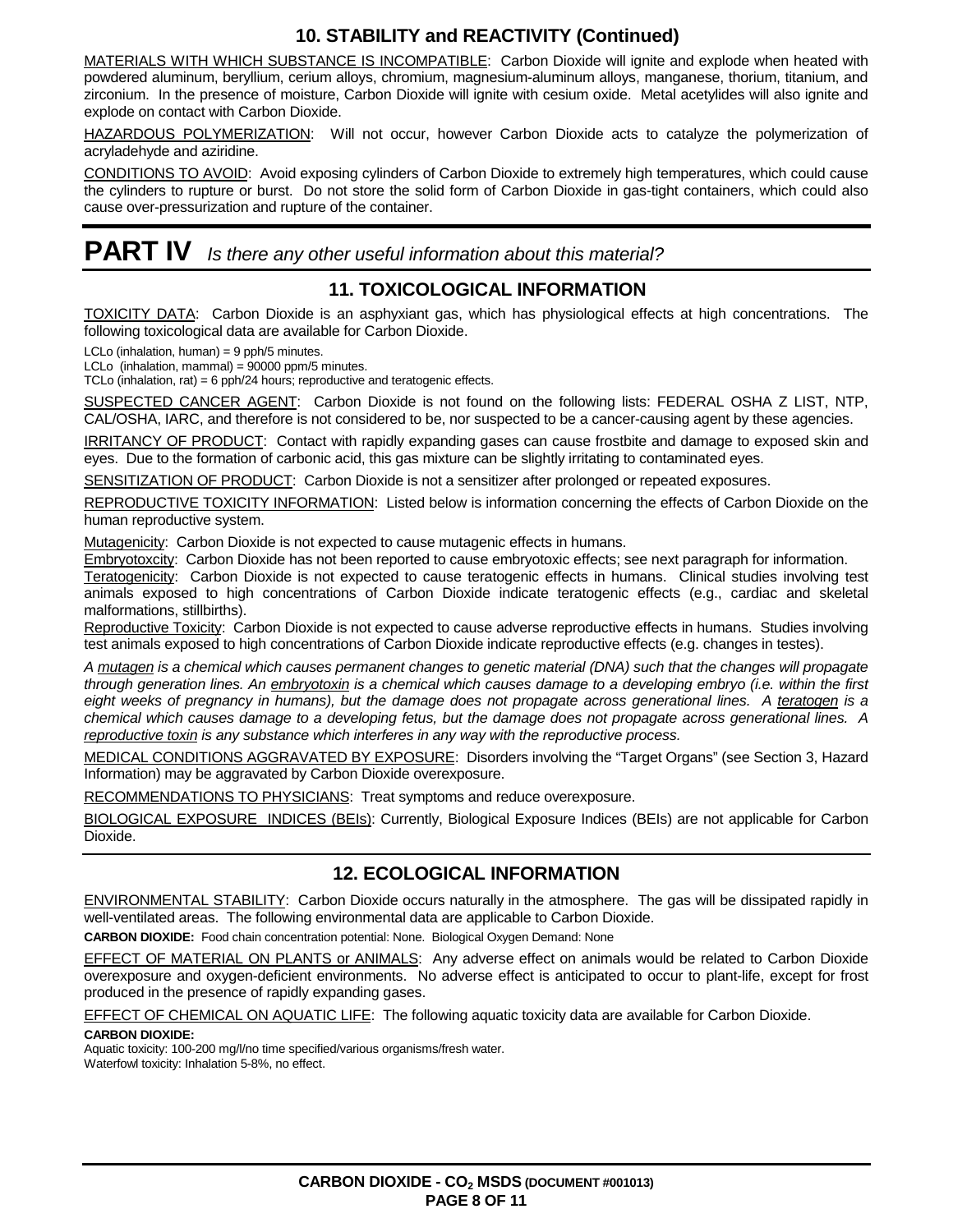#### **13. DISPOSAL CONSIDERATIONS**

PREPARING WASTES FOR DISPOSAL: Waste disposal must be in accordance with appropriate Federal, State, and local regulations. Return cylinders with any residual product to Airgas Inc. Do not dispose of locally.

#### **14. TRANSPORTATION INFORMATION**

| THIS MATERIAL IS HAZARDOUS AS DEFINED BY 49 CFR 172.101 BY THE U.S.<br>TRANSPORTATION.                                             |                                     |  |  | DEPARTMENT | OF |
|------------------------------------------------------------------------------------------------------------------------------------|-------------------------------------|--|--|------------|----|
| <b>For Carbon Dioxide Gas:</b>                                                                                                     |                                     |  |  |            |    |
| <b>PROPER SHIPPING NAME:</b>                                                                                                       | Carbon dioxide                      |  |  |            |    |
| HAZARD CLASS NUMBER and DESCRIPTION:                                                                                               | 2.2 (Non-Flammable Gas)             |  |  |            |    |
| UN IDENTIFICATION NUMBER:                                                                                                          | UN 1013                             |  |  |            |    |
| <b>PACKING GROUP:</b>                                                                                                              | Not applicable.                     |  |  |            |    |
| DOT LABEL(S) REQUIRED:                                                                                                             | Non-Flammable Gas                   |  |  |            |    |
| NORTH AMERICAN EMERGENCY RESPONSE GUIDEBOOK NUMBER (1996): 120                                                                     |                                     |  |  |            |    |
| For Carbon Dioxide Liquefied:                                                                                                      |                                     |  |  |            |    |
| PROPER SHIPPING NAME:                                                                                                              | Carbon dioxide, refrigerated liquid |  |  |            |    |
| HAZARD CLASS NUMBER and DESCRIPTION:                                                                                               | 2.2 (Non-Flammable Gas)             |  |  |            |    |
| UN IDENTIFICATION NUMBER:                                                                                                          | <b>UN 2187</b>                      |  |  |            |    |
| PACKING GROUP:                                                                                                                     | Not applicable.                     |  |  |            |    |
| DOT LABEL(S) REQUIRED:                                                                                                             | Non-Flammable Gas                   |  |  |            |    |
| NORTH AMERICAN EMERGENCY RESPONSE GUIDEBOOK NUMBER (1996): 120                                                                     |                                     |  |  |            |    |
| For Carbon Dioxide, Solid:                                                                                                         |                                     |  |  |            |    |
| PROPER SHIPPING NAME:                                                                                                              | Carbon dioxide, solid or Dry ice    |  |  |            |    |
| HAZARD CLASS NUMBER and DESCRIPTION:                                                                                               | 9 (Miscellaneous Dangerous Goods)   |  |  |            |    |
| UN IDENTIFICATION NUMBER:                                                                                                          | <b>UN 1845</b>                      |  |  |            |    |
| <b>PACKING GROUP:</b>                                                                                                              | Ш                                   |  |  |            |    |
| DOT LABEL(S) REQUIRED:                                                                                                             | <b>None</b>                         |  |  |            |    |
| NORTH AMERICAN EMERGENCY RESPONSE GUIDEBOOK NUMBER (1996): 120                                                                     |                                     |  |  |            |    |
| MARINE POLLUTANT: Carbon Dioxide is not classified by the DOT as a Marine Pollutant (as defined by 49 CFR 172.101,<br>Appendix B). |                                     |  |  |            |    |

TRANSPORT CANADA TRANSPORTATION OF DANGEROUS GOODS REGULATIONS: THIS MATERIAL IS CONSIDERED AS DANGEROUS GOODS. Use the above information for the preparation of Canadian Shipments.

#### **15. REGULATORY INFORMATION**

U.S. SARA REPORTING REQUIREMENTS: Carbon Dioxide is not subject to the reporting requirements of Sections 302, 304 and 313 of Title III of the Superfund Amendments and Reauthorization Act.

U.S. SARA THRESHOLD PLANNING QUANTITY: There are no specific Threshold Planning Quantities for Carbon Dioxide (solid, gaseous or liquid form). The default Federal MSDS submission and inventory requirement filing threshold of 10,000 lbs (4,540 kg) therefore applies, per 40 CFR 370.20.

U.S. CERCLA REPORTABLE QUANTITY (RQ): Not applicable.

CANADIAN DSL/NDSL INVENTORY STATUS: Carbon Dioxide is listed on the DSL Inventory.

U.S. TSCA INVENTORY STATUS: Carbon Dioxide is on the TSCA Inventory.

OTHER U.S. FEDERAL REGULATIONS: Not applicable.

U.S. STATE REGULATORY INFORMATION: Carbon Dioxide is covered under the following specific State regulations:

**Alaska - Designated Toxic and Hazardous Substances**: Carbon Dioxide.

- **California Permissible Exposure Limits for Chemical Contaminants:** Carbon Dioxide.
- **Florida Substance List:** Carbon Dioxide.
- **Illinois Toxic Substance List:** Carbon Dioxide.
- **Kansas Section 302/313 List:** No.
- **Massachusetts Substance List:** Carbon Dioxide.
- **Michigan Critical Material Register:** No. **Minnesota - List of Hazardous Substances:** Carbon Dioxide. **Missouri - Employer Information/Toxic**
- **Substance List:** Carbon Dioxide. **New Jersey - Right to Know Hazardous**
- **Substance List:** Carbon Dioxide. **North Dakota - List of Hazardous**
- **Chemicals, Reportable Quantities:** No.
- **Pennsylvania Hazardous Substance List:** Carbon Dioxide.
- **Rhode Island Hazardous Substance List:** Carbon Dioxide.
- **Texas Hazardous Substance List:** No.
- **West Virginia Hazardous Substance List:** Carbon Dioxide.
- **Wisconsin Toxic and Hazardous Substances:** Carbon Dioxide.

CALIFORNIA SAFE DRINKING WATER AND TOXIC ENFORCEMENT ACT (PROPOSITION 65): Carbon Dioxide is not on the California Proposition 65 lists.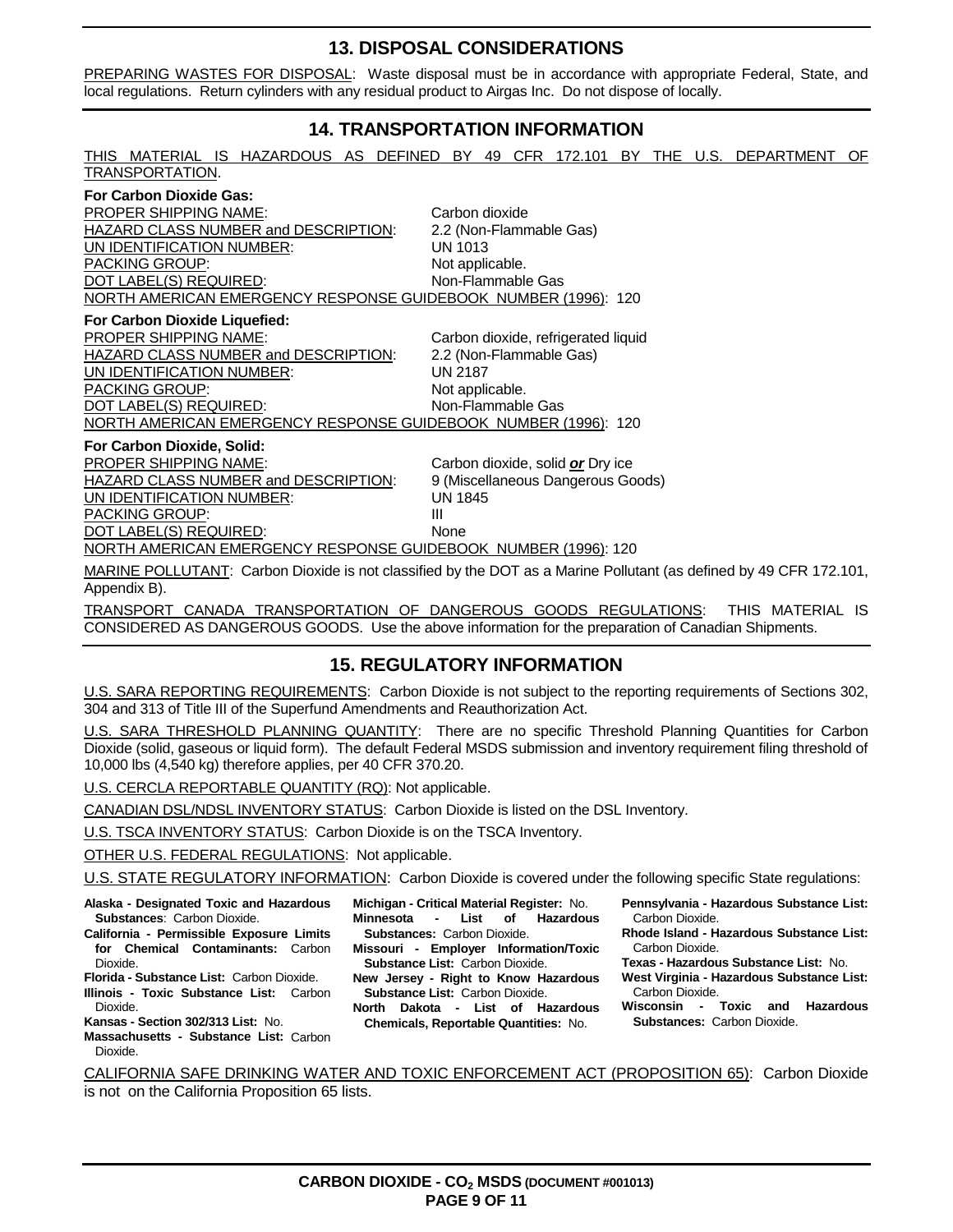# **15. REGULATORY INFORMATION (Continued)**

| LABELING:                      | <b>CARBON DIOXIDE GAS:</b>                                                                                                                                                                                                                                                                                                                                                                                                                                                                         |
|--------------------------------|----------------------------------------------------------------------------------------------------------------------------------------------------------------------------------------------------------------------------------------------------------------------------------------------------------------------------------------------------------------------------------------------------------------------------------------------------------------------------------------------------|
| <b>CAUTION:</b>                | LIQUID AND GAS UNDER PRESSURE.<br>CAN CAUSE RAPID SUFFOCATION.<br>CAN INCREASE RESPIRATION AND HEART RATE.<br>MAY CAUSE FROSTBITE.<br>Avoid breathing gas.<br>Store and use with adequate ventilation.<br>Do not get liquid in eyes, on skin or clothing.<br>Cylinder temperature should not exceed 125°F (52°C).<br>Use equipment rated for cylinder pressure.<br>Close valve after each use and when empty.<br>Use in accordance with the Material Safety Data Sheet.                            |
| <b>NOTE:</b>                   | Suck-back into cylinder may cause rupture.<br>Always use a back flow preventative device in piping.                                                                                                                                                                                                                                                                                                                                                                                                |
| <b>FIRST-AID:</b>              | IF INHALED, remove to fresh air. If not breathing, give artificial respiration. If breathing is<br>difficult, give oxygen. Call a physician.<br>IN CASE OF FROSTBITE, obtain immediate medial attention.<br>DO NOT REMOVE THIS PRODUCT LABEL.                                                                                                                                                                                                                                                      |
|                                | <b>CARBON DIOXIDE, LIQUEFIED:</b>                                                                                                                                                                                                                                                                                                                                                                                                                                                                  |
| <b>WARNING:</b>                | ALWAYS KEEP CONTAINER IN UPRIGHT POSITION.<br>COLD LIQUID AND GAS UNDER PRESSURE.<br>CAN INCREASE RESPIRATION AND HEART RATE.<br>MAY CAUSE FROSTBITE.<br>Avoid breathing gas.<br>Store and use with adequate ventilation.<br>Do not get liquid in eyes, on skin or clothing.<br>For liquid withdrawal, wear face shield and gloves.<br>Do not drop. Use hand truck for container movement.<br>Close valve after each use and when empty.<br>Use in accordance with the Material Safety Data Sheet. |
| <b>FIRST-AID:</b>              | IF INHALED, remove to fresh air. If not breathing, give artificial respiration. If breathing is difficult, give<br>oxygen. Call a physician.<br>IN CASE OF FROSTBITE, obtain medical treatment immediately.<br>DO NOT REMOVE THIS PRODUCT LABEL.                                                                                                                                                                                                                                                   |
|                                | <b>CARBON DIOXIDE, SOLID:</b>                                                                                                                                                                                                                                                                                                                                                                                                                                                                      |
| <b>WARNING:</b>                | ALWAYS KEEP CONTAINER IN UPRIGHT POSITION.<br>EXTREMELY COLD SOLID WHICH SUBLIMATES TO GAS RAPIDLY.<br>GAS CAN INCREASE RESPIRATION AND HEART RATE<br>GAS CAN CAUSE RAPID SUFFOCATION.<br>CAN CAUSE FROSTBITE.<br>Avoid breathing gas.<br>Store and use with adequate ventilation.<br>Do not get solid in eyes, on skin or clothing.<br>For handling solid, wear face shield and gloves.<br>Use in accordance with the Material Safety Data Sheet.                                                 |
| <b>FIRST-AID:</b>              | IF INHALED, remove to fresh air. If not breathing, give artificial respiration. If breathing is difficult, give                                                                                                                                                                                                                                                                                                                                                                                    |
|                                | oxygen. Call a physician.                                                                                                                                                                                                                                                                                                                                                                                                                                                                          |
|                                | IN CASE OF FROSTBITE, obtain medical treatment immediately.<br>DO NOT REMOVE THIS PRODUCT LABEL.                                                                                                                                                                                                                                                                                                                                                                                                   |
| <b>CANADIAN WHMIS SYMBOLS:</b> | <b>Class A: Compressed Gas</b>                                                                                                                                                                                                                                                                                                                                                                                                                                                                     |